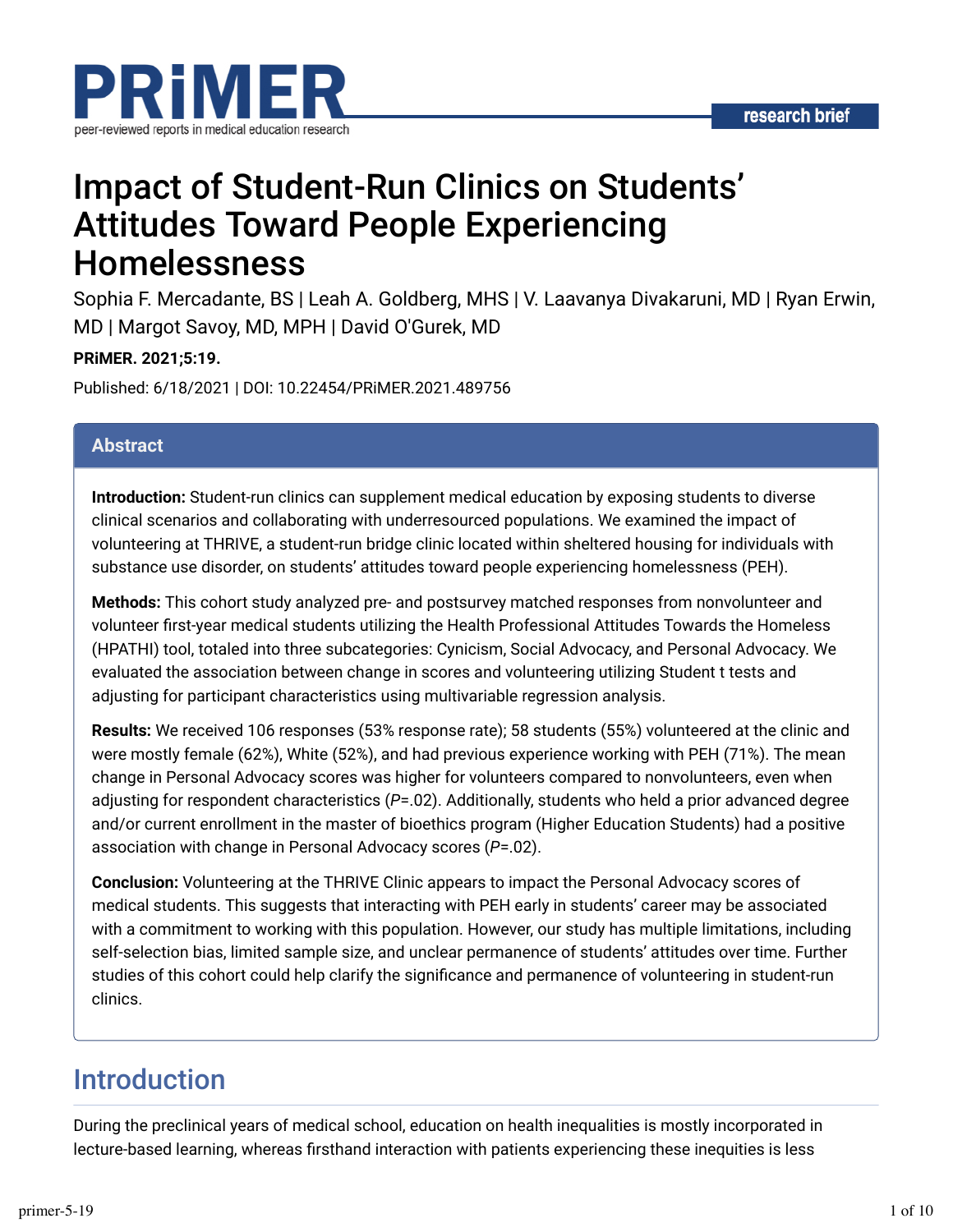common. Just as inserting a chest tube cannot be fully learned from a textbook, it has been suggested that addressing health inequities is best learned in a clinical setting. $^{\rm 1}$ 

Studies have shown that involvement in student-run free clinics (SRFCs) improved attitudes toward and interest working with the medically underserved. $^{3,4}$  As of 2016, 75% of medical schools were associated with an SRFC. $^2$ SRFCs can expose students to diverse clinical scenarios and collaborate with underresourced populations.

THRIVE is a medical student-run bridge clinic located within a sheltered housing center for individuals experiencing substance use disorder. People experiencing homelessness (PEH) endure societal stigma and face socioeconomic barriers that limit access to care, leading to disproportionately worse health outcomes compared to their housed peers. $^5$  We conducted a cohort analysis that assessed whether volunteering at THRIVE improved first-year medical students' (M1s) attitudes toward PEH utilizing a validated survey tool.

## Methods

M1s at a Philadelphia-based medical school received a pre- and postintervention survey in September 2019 and May 2020, respectively. In the interim, students had the option to volunteer at THRIVE. The Temple University Institutional Review Board determined the study was exempt from review.

The survey captured the number of times students volunteered, demographics, experiential information, and the initial draft Health Professional Attitudes' Towards the Homeless Inventory (HPATHI). HPATHI is a survey tool composed of statements presented on a 5-point Likert scale with statements classified into three subcategories: Personal Advocacy, Social Advocacy, and Cynicism (Table 1). $^6$ 

Study data were collected and managed using REDCap (REDCap Consortium, Nashville, TN) electronic data capture tools.<sup>7,8</sup> REDCap is a secure, web-based application designed to support data capture for research studies, providing (1) an intuitive interface for validated data entry; (2) audit trails for tracking data manipulation and export procedures; (3) automated export procedures for seamless data downloads to common statistical packages; and (4) procedures for importing data from external sources.

We compared demographic data for nonvolunteers and volunteers using  $\chi^2$  analysis. We calculated subcategory scores, with higher scores representing more positive attitudes. We calculated the differences in pre- and postsurvey scores and compared nonvolunteers and volunteers using Student *t* tests. We used a multivariable linear regression to determine the association between volunteering and change in Personal Advocacy scores, adjusting for participants' demographic and experiential characteristics. Specifically, we adjusted for holding any prior advanced degree and/or enrollment in the master of bioethics program (Higher Education Students). The master of bioethics is an optional program offered to M1s that overlaps with THRIVE's mission to highlight inequities in care. We then evaluated the association between change in Personal Advocacy scores and frequency of volunteering using analysis of variance.

## **Results**

We collected 106 matched pre- and postsurvey responses (response rate 53%). Of the 106 responses, 58 (55%) students volunteered at the THRIVE Clinic at least once (Table 2). These individuals were predominantly female (62%), White (52%), aged 22 to 24 years (66%), and had previous experience working with PEH (71%). There were no statistical differences in the characteristics between non-volunteers and volunteers (Table 3) or in presurvey Personal Advocacy, Social Advocacy, and Cynicism scores (Table 4) for nonvolunteers and volunteers. The mean change in Personal Advocacy scores pre- and postsurvey was higher for volunteers than for nonvolunteers (0.08 vs -0.1; *P*=.03). The number of times students volunteered was not associated with an increase in Personal Advocacy scores (P=.57). There was no statistically significant difference in the mean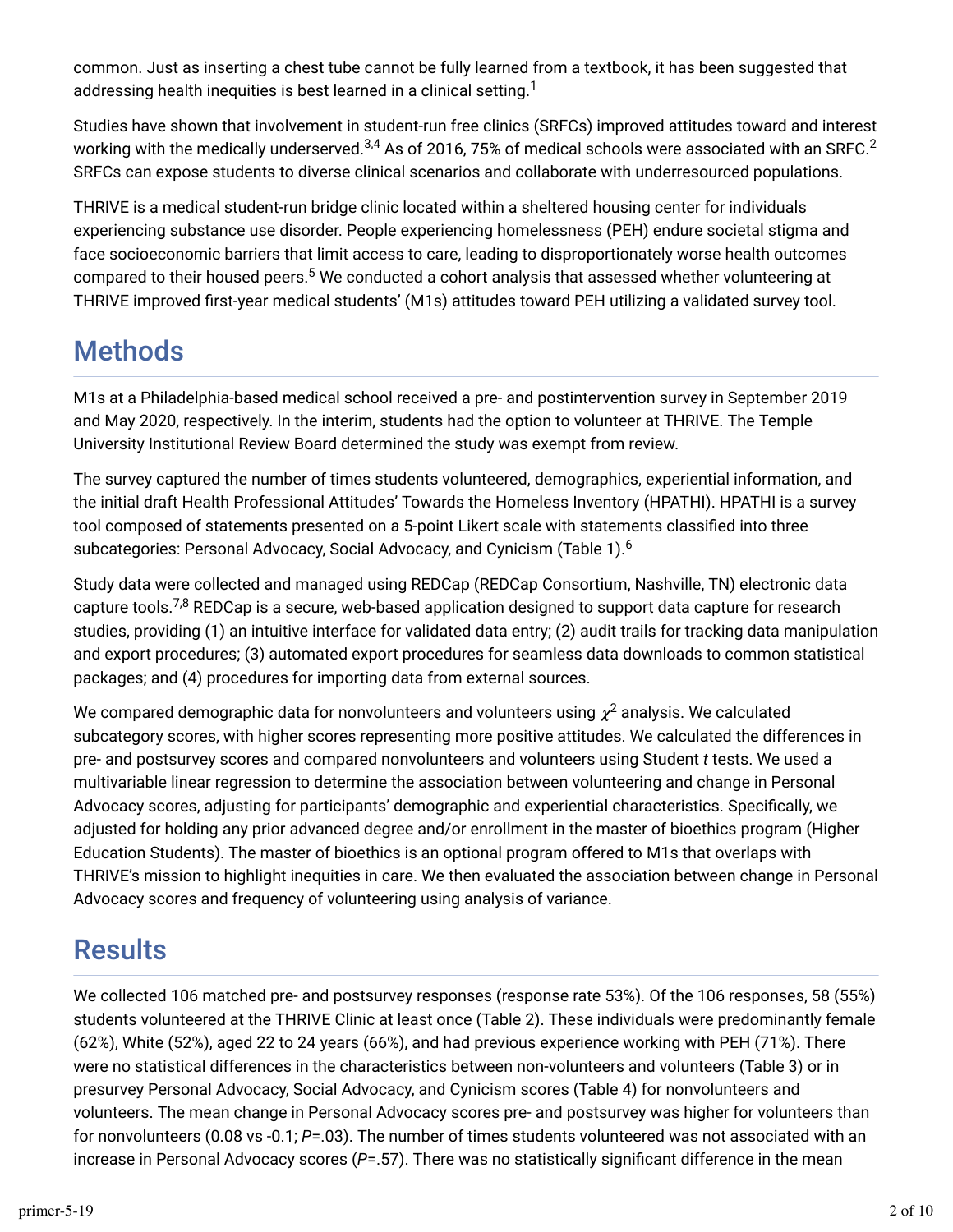change pre- and postsurvey in Social Advocacy (*P*=.40) and Cynicism (*P*=.97) scores among nonvolunteers and volunteers.

When adjusting for survey participants' information, a positive association between volunteering at the THRIVE Clinic and change in Personal Advocacy score persisted (*P*=.02) (Table 5). In the regression analysis, Higher Education Students also demonstrated a positive association with change in Personal Advocacy scores (*P*=.02, Table 5).

## **Discussion**

THRIVE Clinic volunteers had increased Personal Advocacy scores compared to nonvolunteers, suggesting that interacting with PEH may improve medical student commitment to working with this population. Frequency of volunteering was not positively associated with Personal Advocacy scores, likely because grouping the volunteer cohort yielded smaller sample sizes (Table 2). Our study did not reveal a meaningful change in students' perception of society's responsibility to care for PEH (Social Advocacy) nor the perceived futility in caring for PEH (Cynicism). These categories may be more shaped by society's values. In contrast, Personal Advocacy represents a individual commitment that may be more influenced by one-on-one interactions, as experienced at THRIVE. Our study also revealed that Higher Education Students were positively associated with a change in Personal Advocacy scores. This suggests that a higher level education, specifically related to public health, health science, or bioethics, may influence one's personal commitment to work with PEH.

To date, results from other HPATHI studies have shown changes in attitudes, but none have shown statistically significant changes in the survey's subcategories.<sup>9-12</sup> Our study is unique because THRIVE is physically located inside a shelter, providing more context for barriers faced by patients. Additionally, this study is the first to use a regression analysis to adjust for confounders, specifically adjusting for the impact of higher education. The literature's evaluation of the impact of higher education on a commitment to working with PEH is limited. Comparable studies include one that claimed dual-degree, MD/MPH graduates were more likely to work in primary care compared to MD graduates, though it is unclear if primary care was inclusive of underserved patient populations. 13

Many factors can affect medical students' attitudes, such as the ones that we adjusted for in the regression analysis: age, sex, race, education, and prior experience. However, our study has multiple limitations. First, we were unable to assess the temporal impact of the medical school experience on students' attitudes. For example, several studies have shown that overall student empathy declines and burnout increases over the course of medical school.<sup>14-16</sup> Furthermore, one study suggests that student interest in working with the underserved declines as you progress through medical school. $^{17}$  Therefore, literature indicates that students have their highest level of empathy or idealism during their first year of school. Since our pre/postsurvey takes place at the beginning and end of students' first year, it is possible that our study's timeline reflects students' attitudes at their most idealistic state. It has been suggested that medical student burnout can be mitigated. One study discovered that students with high levels of empathetic concern had lower levels of burnout over time.<sup>18</sup> Other studies suggested that volunteering with PEH is important in the development and sustainment of said empathy throughout medical school.<sup>19,20</sup> While our study highlights the potential for SRFCs to positively change students' attitudes, it is unclear if this change in students' attitudes will be sustained since the study occurred over an approximately 8-month period.

Second, our survey had a 53% response rate, which limited our sample size and potential findings. Furthermore, the temporary closure of the clinic in March 2020 due to COVID-19 may have contributed to our small sample size due to the limited volunteer opportunities. Third, our study does not determine how students' attitudes translate into actions toward patients due to difficulty converting the HPATHI score into a meaningful metric in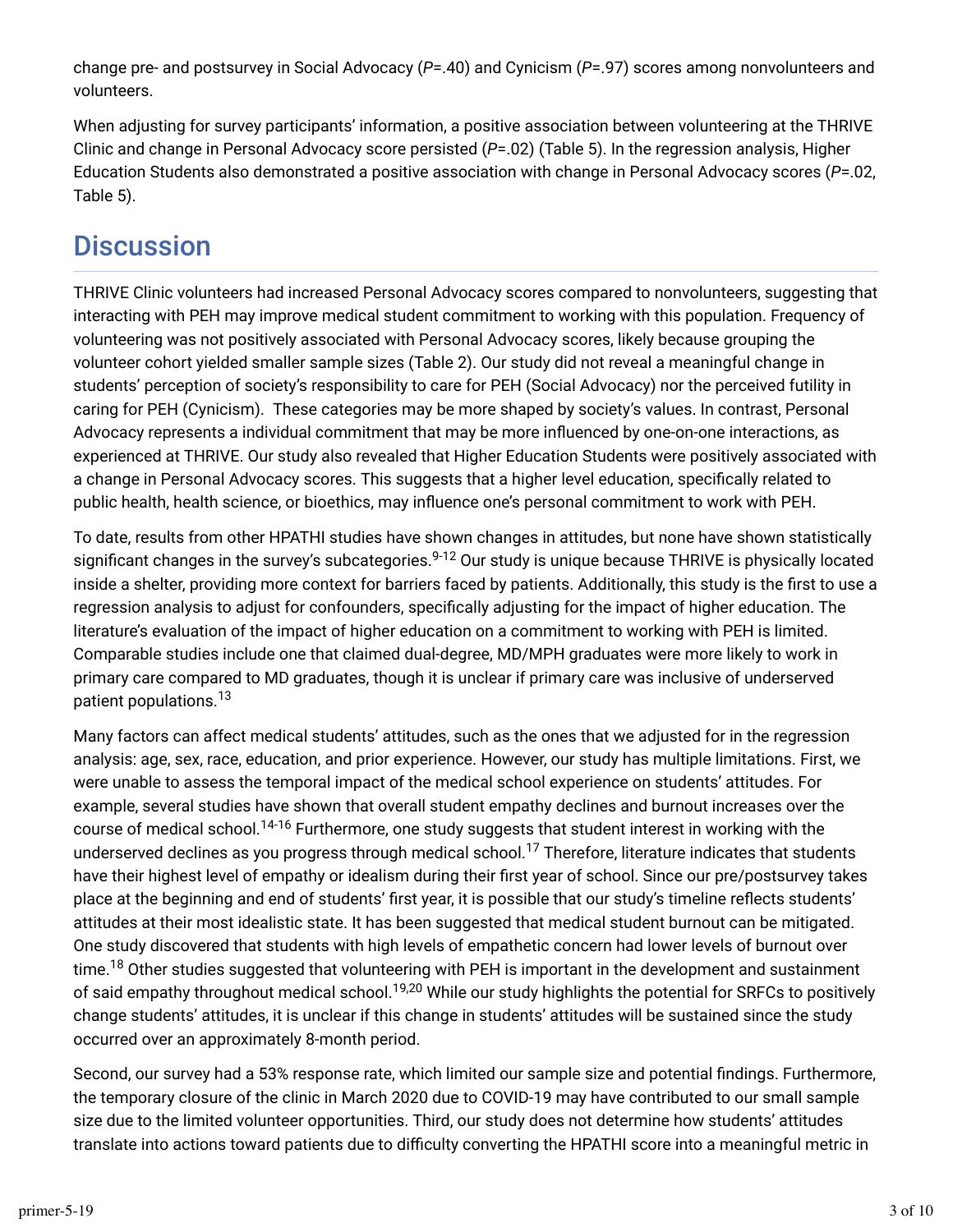the clinical setting.

Finally, since volunteering at the THRIVE clinic is optional, self-selection bias may have influenced our study. For example, volunteers may have had a baseline interest in working with or learning about an underserved patient population. Therefore, opt-in volunteering may have self-selected for open-minded students with a preinclination to change. There is evidence in the literature that opt-in interventions may attract people who are more open minded. For example, one study evaluated the personality characteristics of respondents and nonrespondents of online surveys and concluded that respondents were more likely to have higher extraversion and higher openness to experience compared to nonrespondents. $^2$  This example highlights that our sample of volunteers may have a higher preinclination to change compared to nonvolunteers, and hence may have an inflated change in attitudes. Therefore, future research should aim to minimize self-selection bias by evaluating mandatory experiences or measuring and adjusting for a variable representative of preinclination to change.

The regression analysis revealed a weak trend that those with no previous experience working with PEH had a negative association with change in Personal Advocacy scores. This may seem surprising, because one may expect those with limited experience to have the greatest capacity for change. However, these results further suggest a self-selection bias within the study. For example, those without prior experience with PEH, may be less open to learning about PEH, and hence less likely for their attitudes to meaningfully change. In general, this variable is difficult to interpret, because prior experiences before medical school vary considerably in setting and quality.

In conclusion, our study found that increased Personal Advocacy Scores was associated with being THRIVE clinic volunteers and students with higher education. However, these results should be interpreted in the context of multiple limitations. Future research should follow this cohort of volunteers to assess if they are actually more committed to work with PEH.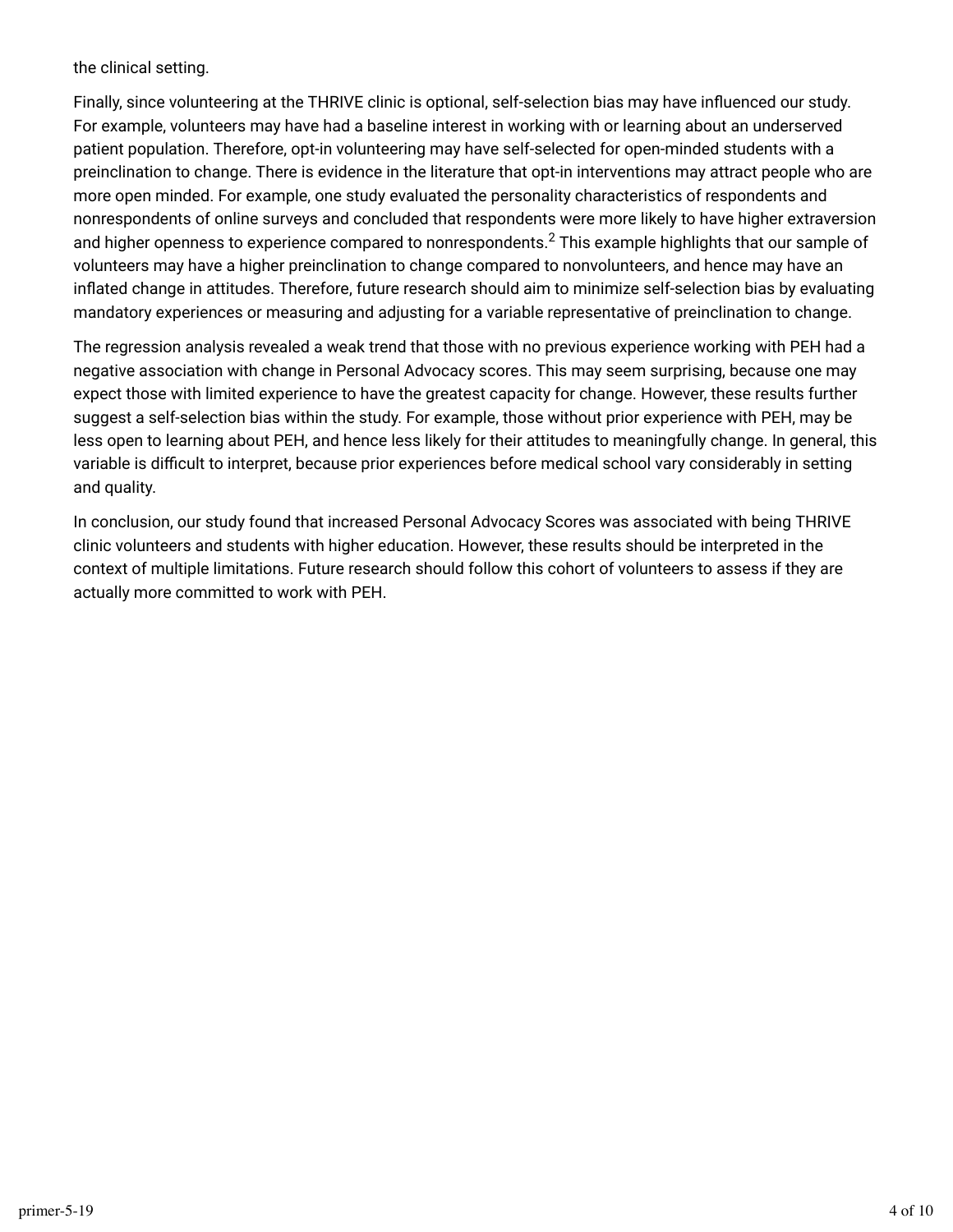## **Tables and Figures**

| <b>HPATHI</b><br>Subcategory | <b>Definition</b>                                                                |  |
|------------------------------|----------------------------------------------------------------------------------|--|
| Personal Advocacy            | Reflect a personal commitment to work with the homeless                          |  |
| Social Advocacy              | Reflect society's responsibility to care for the homeless population             |  |
| Cynicism                     | Reflect a negative attitude and a sense of futility in working with the homeless |  |

#### Table 1: Definitions of the HPATHI Subcategories

Abbreviation: HPATHI, Health Professionals' Attitudes Toward the Homeless Inventory.<br>'Authors of the validated HPATHI survey tool performed a factor analysis which informed which survey statements were classified into the

#### **Table 2: Volunteer Frequency**

| <b>Volunteer Frequency</b> | <b>Count (n=106)</b> |  |
|----------------------------|----------------------|--|
| Never                      | 48                   |  |
| 1 to 2 times               | 31                   |  |
| 3 to 4 times               | 12                   |  |
| 5 to 6 times               |                      |  |
| $7+$                       |                      |  |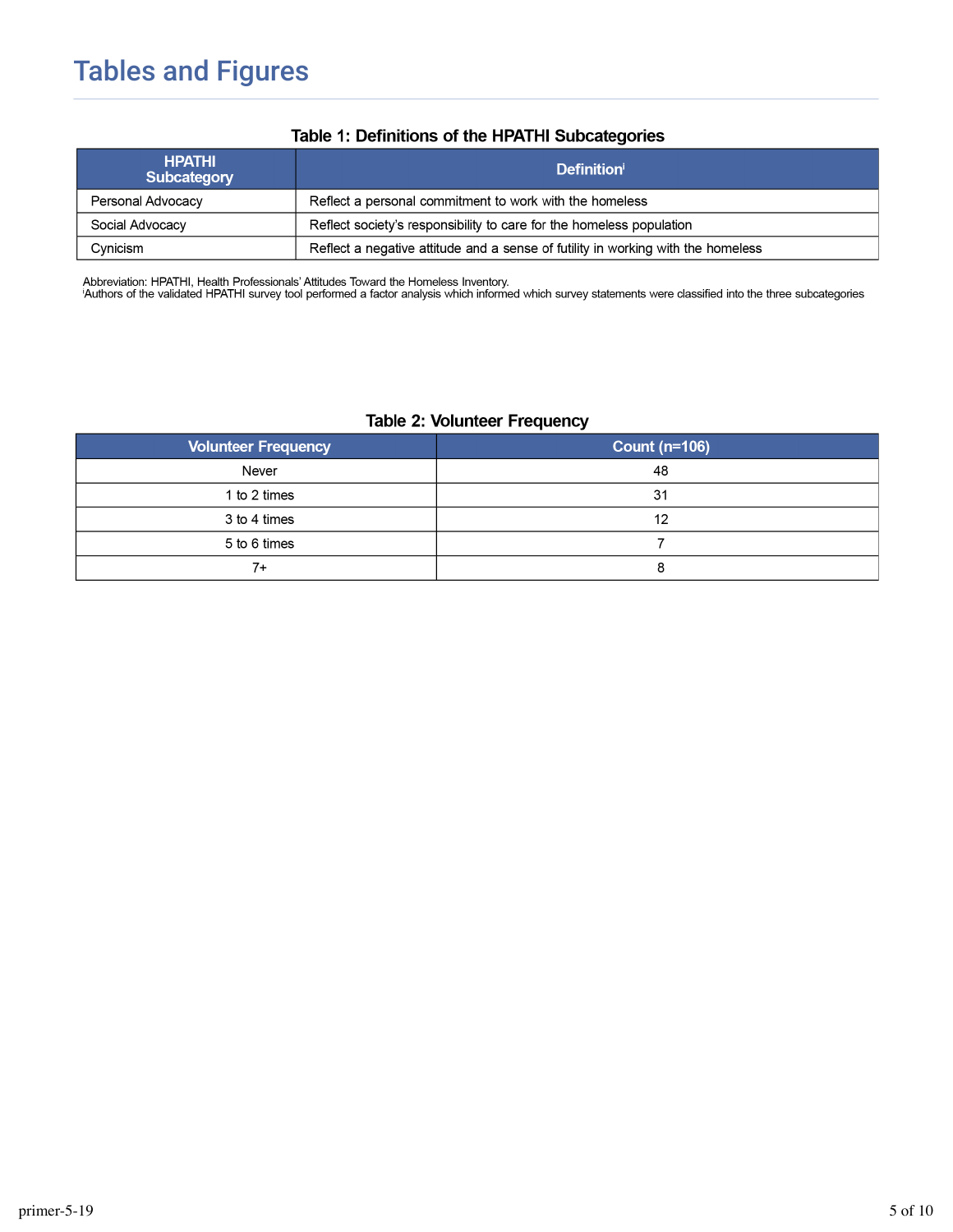| <b>Characteristic</b>                                                 | Nonvolunteer, n=48<br>n (%)                                | Volunteer, n=58<br>n (%) | P Value   |  |  |  |
|-----------------------------------------------------------------------|------------------------------------------------------------|--------------------------|-----------|--|--|--|
|                                                                       | Age                                                        |                          |           |  |  |  |
| < 22 years                                                            | 0(0)                                                       | 3(5)                     | <b>NS</b> |  |  |  |
| 22 to 24 years                                                        | 34 (71)                                                    | 38 (66)                  |           |  |  |  |
| 25 to 29 years                                                        | 14 (29)                                                    | 16 (28)                  |           |  |  |  |
| > 30 years                                                            | 0(0)                                                       | 1(2)                     |           |  |  |  |
|                                                                       | <b>Gender Identity</b>                                     |                          |           |  |  |  |
| Female                                                                | 24 (50)                                                    | 36 (62)                  | <b>NS</b> |  |  |  |
| Male                                                                  | 24 (50)                                                    | 22 (38)                  |           |  |  |  |
|                                                                       | Race                                                       |                          |           |  |  |  |
| White                                                                 | 29 (60)                                                    | 30 (52)                  | <b>NS</b> |  |  |  |
| Asian                                                                 | 8(17)                                                      | 13 (22)                  |           |  |  |  |
| Hispanic                                                              | 6(13)                                                      | 6(10)                    |           |  |  |  |
| African American                                                      | 3(6)                                                       | 7(12)                    |           |  |  |  |
| Other                                                                 | 1(2)                                                       | 2(3)                     |           |  |  |  |
| Prefer not to answer                                                  | 1(2)                                                       | $0$ ())                  |           |  |  |  |
|                                                                       | <b>Patient Contact Experience</b>                          |                          |           |  |  |  |
| None                                                                  | 24 (50)                                                    | 25(43)                   | <b>NS</b> |  |  |  |
| Patient-facing role (eg, EMT, scribe)                                 | 24 (50)                                                    | 33 (57)                  |           |  |  |  |
|                                                                       | <b>Prior Experience Working With PEH</b>                   |                          |           |  |  |  |
| Never                                                                 | 22 (46)                                                    | 17 (29)                  | <b>NS</b> |  |  |  |
| 1+ experience                                                         | 26 (54)                                                    | 41 (71)                  |           |  |  |  |
|                                                                       | Prior Experience Working With Individuals Experiencing SUD |                          |           |  |  |  |
| Never                                                                 | 25 (52)                                                    | 24 (41)                  | <b>NS</b> |  |  |  |
| 1+ experience                                                         | 23 (48)                                                    | 34 (59)                  |           |  |  |  |
| Prior Experience Working With Individuals Experiencing Mental Illness |                                                            |                          |           |  |  |  |
| Never                                                                 | 21(44)                                                     | 19 (33)                  | <b>NS</b> |  |  |  |
| 1+ experience                                                         | 27 (56)                                                    | 39 (67)                  |           |  |  |  |
| Advanced Degree and/or Enrolled in Master of Bioethics                |                                                            |                          |           |  |  |  |
| <b>MPH</b>                                                            | 4(8)                                                       | 0                        | <b>NS</b> |  |  |  |
| <b>MHS</b>                                                            | 1(2)                                                       | 0                        |           |  |  |  |
| Other advanced degree                                                 | 2(4)                                                       | 5(9)                     |           |  |  |  |
| <b>Bioethics enrollment</b>                                           | 6(13)                                                      | 11 (19)                  |           |  |  |  |
| Both bioethics enrollment and advanced degree                         | 3(6)                                                       | 0                        |           |  |  |  |
| No advanced degree                                                    | 32 (67)                                                    | 42 (72)                  |           |  |  |  |

#### Table 3: Demographics of Survey Participants

Abbreviations: EMT, emergency medical technician; SUD, substance use disorder.<br><sup>i</sup>P values are derived from  $\chi^2$ ; P values higher than .10 are denoted as "NS", meaning not significant.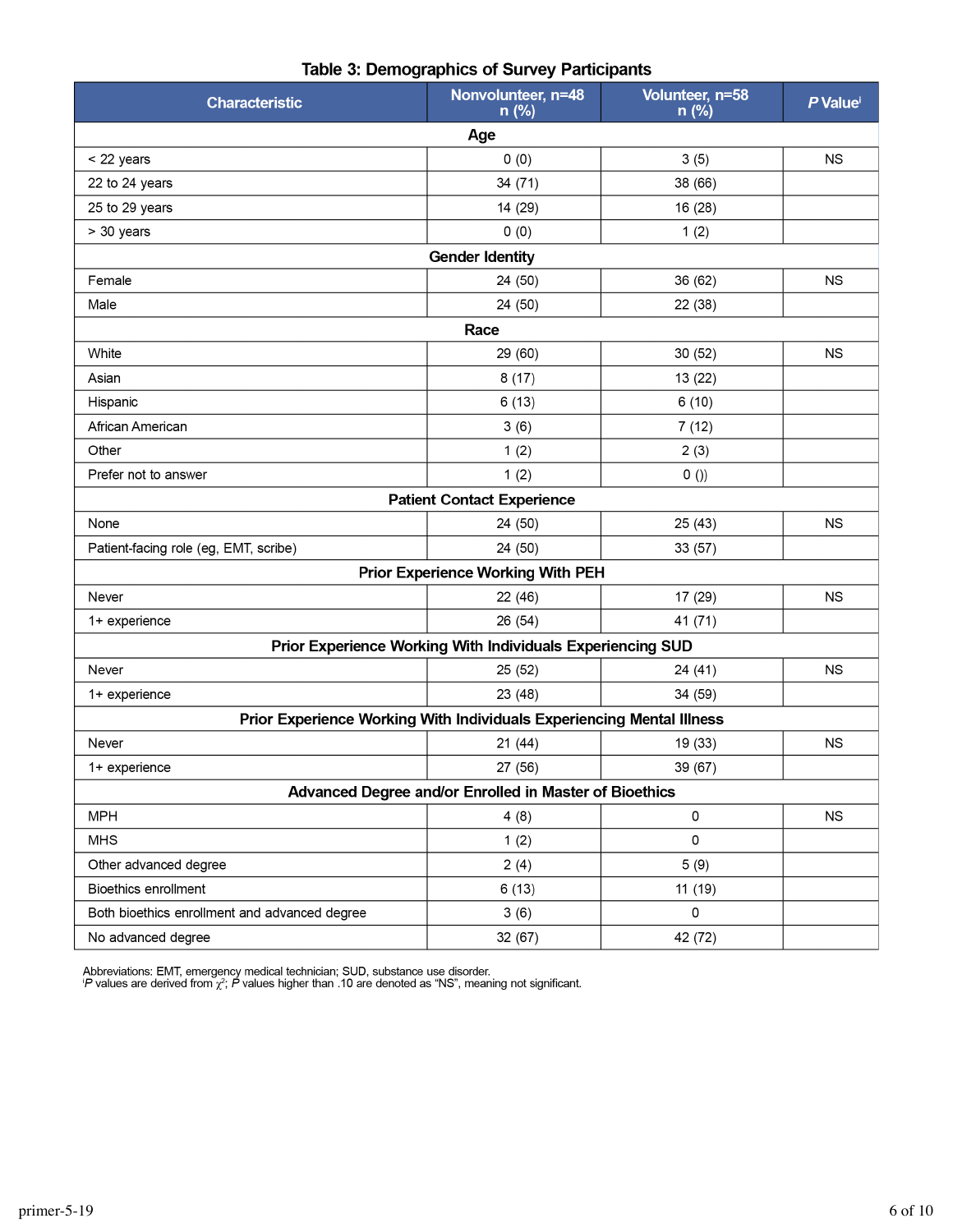#### Table 4: Mean HPATHI Scores and Average Change in Scores of Volunteers and Nonvolunteers

|                                                                  | <b>HPATHI Subcategories</b> | <b>Nonvolunteer</b> | <b>Volunteer</b> | P Value <sup>i</sup> |  |  |
|------------------------------------------------------------------|-----------------------------|---------------------|------------------|----------------------|--|--|
| Presurvey                                                        | Personal Advocacy           | 4.14                | 4.14             | <b>NS</b>            |  |  |
|                                                                  | Social Advocacy             | 3.99                | 4.08             | <b>NS</b>            |  |  |
|                                                                  | Cynicism                    | 3.96                | 3.99             | <b>NS</b>            |  |  |
| Postsurvey                                                       | Personal Advocacy           | 4.04                | 4.22             | 0.07                 |  |  |
|                                                                  | Social Advocacy             | 4.10                | 4.13             | <b>NS</b>            |  |  |
|                                                                  | Cynicism                    | 3.97                | 4.00             | <b>NS</b>            |  |  |
| Average Change in Scores of Between Volunteers and Nonvolunteers |                             |                     |                  |                      |  |  |
|                                                                  | Personal Advocacy           | $-0.10$             | 0.08             | $0.03*$              |  |  |
|                                                                  | Social Advocacy             | 0.11                | 0.05             | <b>NS</b>            |  |  |
|                                                                  | Cynicism                    | 0.01                | 0.01             | <b>NS</b>            |  |  |

Abbreviation: HPATHI, Health Professionals' Attitudes Toward the Homeless Inventory<br><sup>i</sup> P values are derived from Studen*t t* tests<br>\*Denotes significance at .05 or below. P values at .10 or lower are reported. P values hig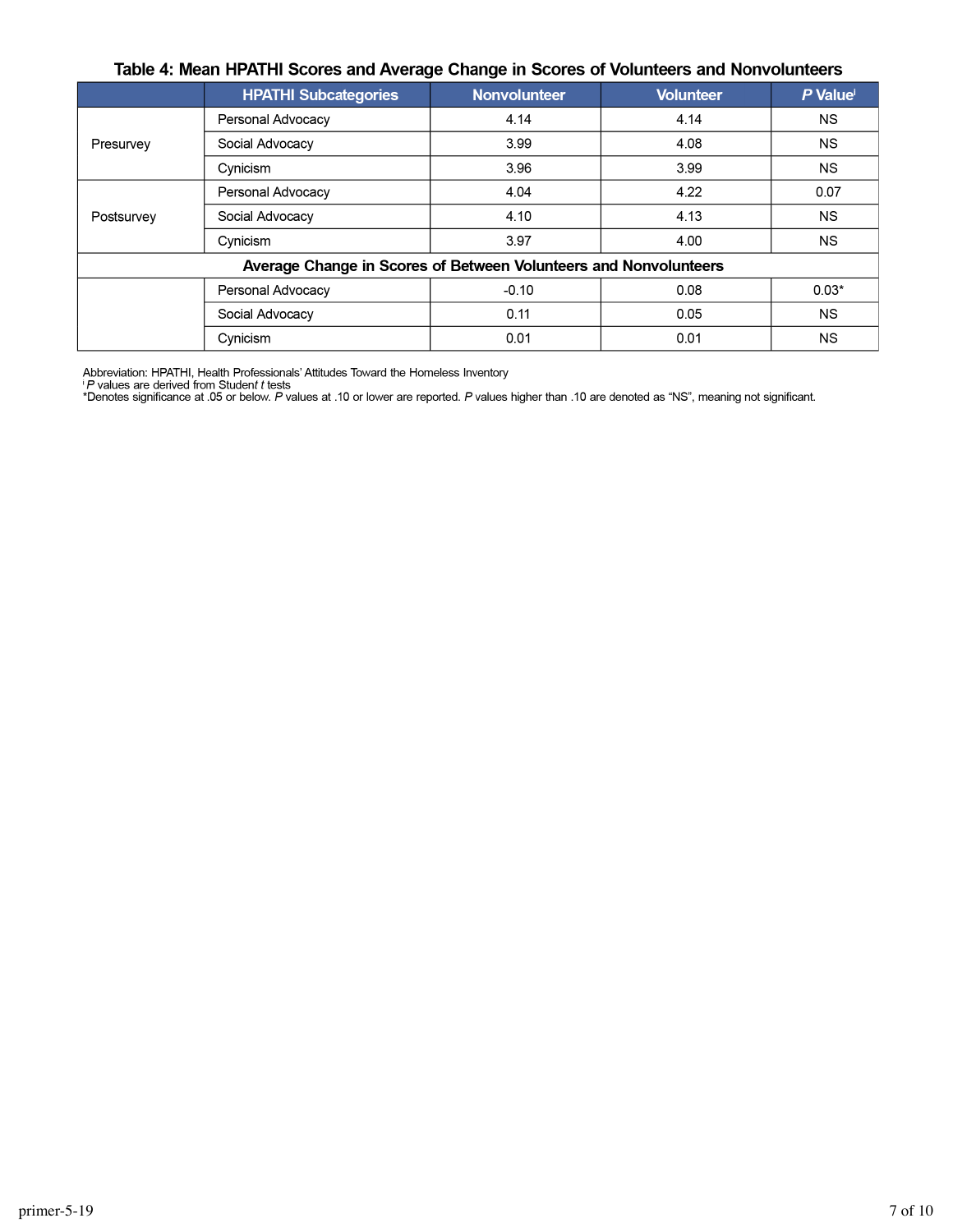| Table 5: Results of Multivariable Linear Regression Model of |
|--------------------------------------------------------------|
| <b>Predictors of Change in Personal Advocacy Scores</b>      |

| n=106 (%)                                                             | Coefficient (95% CI)       | P Value <sup>i</sup>                                                                                            |  |  |  |  |
|-----------------------------------------------------------------------|----------------------------|-----------------------------------------------------------------------------------------------------------------|--|--|--|--|
| <b>Volunteer Status</b>                                               |                            |                                                                                                                 |  |  |  |  |
| 58 (55)                                                               | 1.71 (0.23 to 3.19)        | $.02*$                                                                                                          |  |  |  |  |
| 48 (45)                                                               | Reference                  |                                                                                                                 |  |  |  |  |
| Age                                                                   |                            |                                                                                                                 |  |  |  |  |
| 3(3)                                                                  | -0.64 (-5.38 to 4.10)      | <b>NS</b>                                                                                                       |  |  |  |  |
| 72 (68)                                                               | Reference                  |                                                                                                                 |  |  |  |  |
| 30 (28)                                                               | $-0.81$ (-2.61 to 0.98)    | <b>NS</b>                                                                                                       |  |  |  |  |
| 1(1)                                                                  | 1.89 (-5.59 to 9.37)       | <b>NS</b>                                                                                                       |  |  |  |  |
|                                                                       |                            |                                                                                                                 |  |  |  |  |
| 60 (57)                                                               | Reference                  |                                                                                                                 |  |  |  |  |
| 46 (43)                                                               | 0.45 (-1.07 to 1.98)       | <b>NS</b>                                                                                                       |  |  |  |  |
|                                                                       |                            |                                                                                                                 |  |  |  |  |
| 59 (56)                                                               | $-0.05$ ( $-2.67$ to 2.58) | <b>NS</b>                                                                                                       |  |  |  |  |
| 21(20)                                                                | $-1.73(-4.67)$ to 1.21)    | <b>NS</b>                                                                                                       |  |  |  |  |
| 12(11)                                                                | -0.59 (-3.83 to 2.66)      | <b>NS</b>                                                                                                       |  |  |  |  |
| 10(9)                                                                 | Reference                  |                                                                                                                 |  |  |  |  |
| 4(4)                                                                  | 1.75 (-2.65 to 6.15)       | <b>NS</b>                                                                                                       |  |  |  |  |
|                                                                       |                            |                                                                                                                 |  |  |  |  |
| 49 (46)                                                               | Reference                  |                                                                                                                 |  |  |  |  |
| 57 (54)                                                               | -0.91 (-2.58 to 0.76)      | <b>NS</b>                                                                                                       |  |  |  |  |
|                                                                       |                            |                                                                                                                 |  |  |  |  |
| 39 (37)                                                               | $-1.43$ ( $-3.10$ to 0.23) | .09                                                                                                             |  |  |  |  |
| 67 (63)                                                               | Reference                  |                                                                                                                 |  |  |  |  |
| Prior Experience Working With Individuals Experiencing SUD            |                            |                                                                                                                 |  |  |  |  |
| 49 (46)                                                               | -0.85 (-2.93 to 1.22)      | <b>NS</b>                                                                                                       |  |  |  |  |
| 57 (54)                                                               | Reference                  |                                                                                                                 |  |  |  |  |
| Prior Experience Working With Individuals Experiencing Mental Illness |                            |                                                                                                                 |  |  |  |  |
| 40 (38)                                                               | 0.89 (-1.28 to 3.06)       | <b>NS</b>                                                                                                       |  |  |  |  |
| 66 (62)                                                               | Reference                  |                                                                                                                 |  |  |  |  |
| Advanced Degree and/or Enrollment in Master of Bioethics              |                            |                                                                                                                 |  |  |  |  |
| 74 (70)                                                               | Reference                  |                                                                                                                 |  |  |  |  |
| 32 (30)                                                               | 2.14 (0.40 to 3.87)        | $.02*$                                                                                                          |  |  |  |  |
|                                                                       |                            | <b>Gender Identity</b><br>Race<br><b>Patient Contact Experience</b><br><b>Prior Experience Working With PEH</b> |  |  |  |  |

Abbreviations: EMT, emergency medical technician; PEH, people experiencing homelessness; SUD, substance use disorder.<br>『A values are derived from regression analysis<br>\*Denotes significance at .05 or below. A values at .10 or

### Acknowledgments

**Presentations:** This study was presented at the 2020 American Medical Association Virtual Research Symposium on December 3-6, 2020.

### Corresponding Author

Sophia F. Mercadante, BS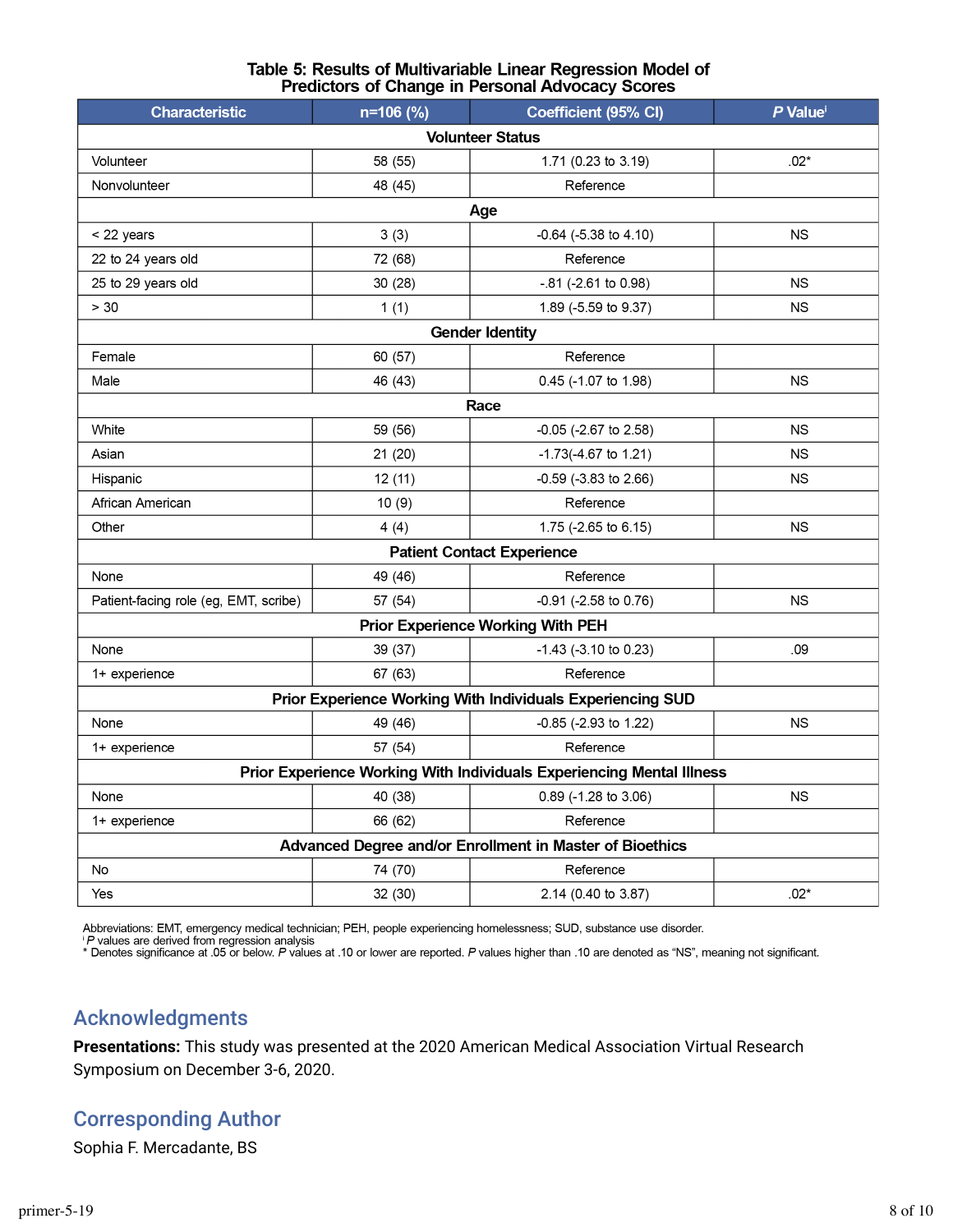Lewis Katz School of Medicine at Temple University, 1828 Montrose St, Philadelphia, PA 19146. tuh28723@temple.edu

### **Author Affiliations**

Sophia F. Mercadante, BS - Lewis Katz School of Medicine, Temple University, Philadelphia, PA

Leah A. Goldberg, MHS - Lewis Katz School of Medicine, Temple University, Philadelphia, PA

V. Laavanya Divakaruni, MD - Department of Family Medicine, University of Maryland Medical Center, Baltimore, MD

Ryan Erwin, MD - Division of Internal Medicine, Thomas Jefferson University, Philadelphia, PA

Margot Savoy, MD, MPH - Department of Family and Community Medicine, Temple University Health System, Philadelphia, PA

David O'Gurek, MD - Department of Family and Community Medicine, Temple University Health System, Philadelphia, PA

### References

- 1. Awosogba T, Betancourt JR, Conyers FG, et al. Prioritizing health disparities in medical education to improve care. Ann N Y Acad Sci. 2013;1287(1):17-30. doi:10.1111/nyas.12117
- 2. Smith S, Thomas R III, Cruz M, Griggs R, Moscato B, Ferrara A. Presence and characteristics of studentrun free clinics in medical schools. JAMA. 2014;312(22):2407-2410. doi:10.1001/jama.2014.16066
- 3. Hu T, Cox KA, Nyhof-Young J. Investigating student perceptions at an interprofessional student-run free clinic serving marginalised populations. J Interprof Care. 2018;32(1):75-79. doi:10.1080/13561820.2017.1363724
- 4. Smith SD, Yoon R, Johnson ML, Natarajan L, Beck E. The effect of involvement in a student-run free clinic project on attitudes toward the underserved and interest in primary care. J Health Care Poor Underserved. 2014;25(2):877-889. doi:10.1353/hpu.2014.0083
- 5. Stafford A, Wood L. Tackling health disparities for people who are homeless? Start with social determinants. Int J Environ Res Public Health. 2017;14(12):1535. doi:10.3390/ijerph14121535
- p. Buck DS, Monteiro FM, Kneuper S, et al. Design and validation of the Health Professionals' Attitudes Toward the Homeless Inventory (HPATHI). BMC Med Educ. 2005;5(1):2. doi:10.1186/1472-6920-5-2
- 7. Harris PA, Taylor R, Thielke R, Payne J, Gonzalez N, Conde JG. Research electronic data capture (REDCap)—a metadata-driven methodology and workjow process for providing translational research informatics support. J Biomed Inform. 2009;42(2):377-381. doi:10.1016/j.jbi.2008.08.010
- r. Harris PA, Taylor R, Minor BL, et al; REDCap Consortium. The REDCap consortium: building an international community of software platform partners. J Biomed Inform. 2019;95:103208. doi:10.1016/j.jbi.2019.103208
- 9. Geelhoed MA, Callaway SM, Cruz JM, Subramanian SK. Attitudes of physical therapy students toward the population currently experiencing homelessness: A Pilot Study. J Allied Health. 2019;48(3):220-225.
- 10. Zha M, Olson CL, Goulet C. Improving the attitudes to homeless persons in a family medicine residency. J Prim Care Community Health. 2020;11:2150132720949778. doi:10.1177/2150132720949778
- 11. Sibley A, Dong KA, Rowe BH. An inner city emergency medicine rotation does not improve attitudes toward the homeless among junior medical learners. Cureus. 2017;9(10):e1748. doi:10.7759/cureus.1748
- 12. Morrison A, Roman B, Borges N. Psychiatry and emergency medicine: medical student and physician attitudes toward homeless persons. Acad Psychiatry. 2012;36(3):211-215. doi:10.1176/appi.ap.10080112
- 13. Wei McIntosh E, Morley CP. Family medicine or primary care residency selection: effects of family